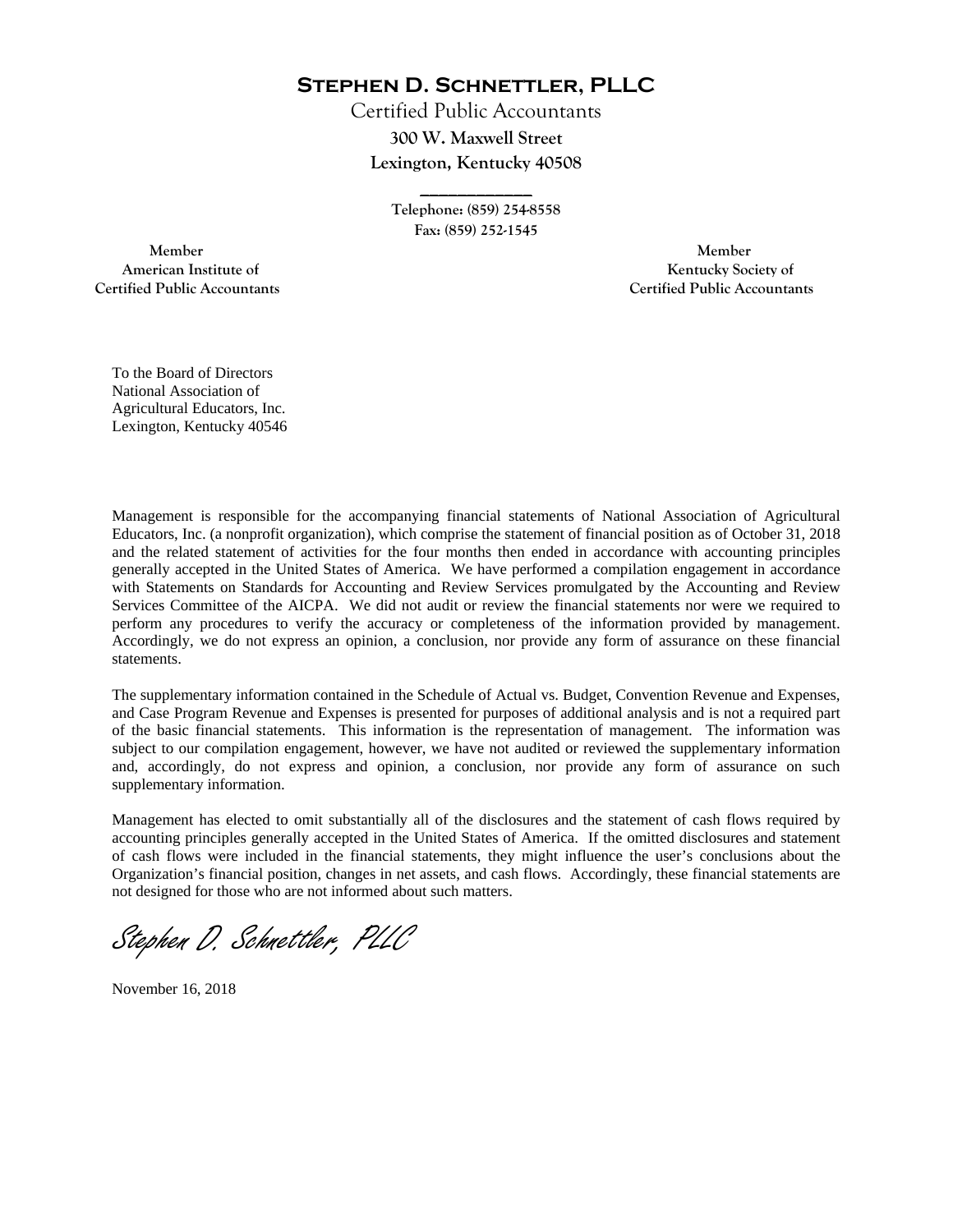# NATIONAL ASSOCIATION OF AGRICULTURAL EDUCATORS, INC. **Statement of Financial Position** October 31, 2018

| <b>ASSETS</b>                         |                 |
|---------------------------------------|-----------------|
| Cash on deposit                       | \$<br>1,129,889 |
| Investments - operating fund          | 728,220         |
| Investments - life membership fund    | 253,761         |
| Accounts receivable                   | 432,622         |
| Inventory                             | 5,000           |
| Prepaid expenses                      | 248             |
| Property and equipment - CASE         | 285             |
| Property and equipment                | 10,593          |
| <b>TOTAL ASSETS</b>                   | \$<br>2,560,618 |
| <b>LIABILITIES AND NET ASSETS</b>     |                 |
| <b>LIABILITIES</b>                    |                 |
| Accounts payable                      | \$<br>108,957   |
| Accrued leave payable                 | 39,221          |
| Other current liabilities             | 8,351           |
| <b>TOTAL LIABILITIES</b>              | 156,529         |
| <b>NET ASSETS</b>                     |                 |
| Unrestricted net assets:              |                 |
| Current operation                     | 1,166,565       |
| Board designated for special purposes | 216,935         |
| Temporarily restricted net assets     | 1,550           |
| <b>CASE Project</b>                   | 1,019,039       |
| <b>TOTAL NET ASSETS</b>               | 2,404,089       |
| TOTAL LIABILITIES AND NET ASSETS      | \$<br>2,560,618 |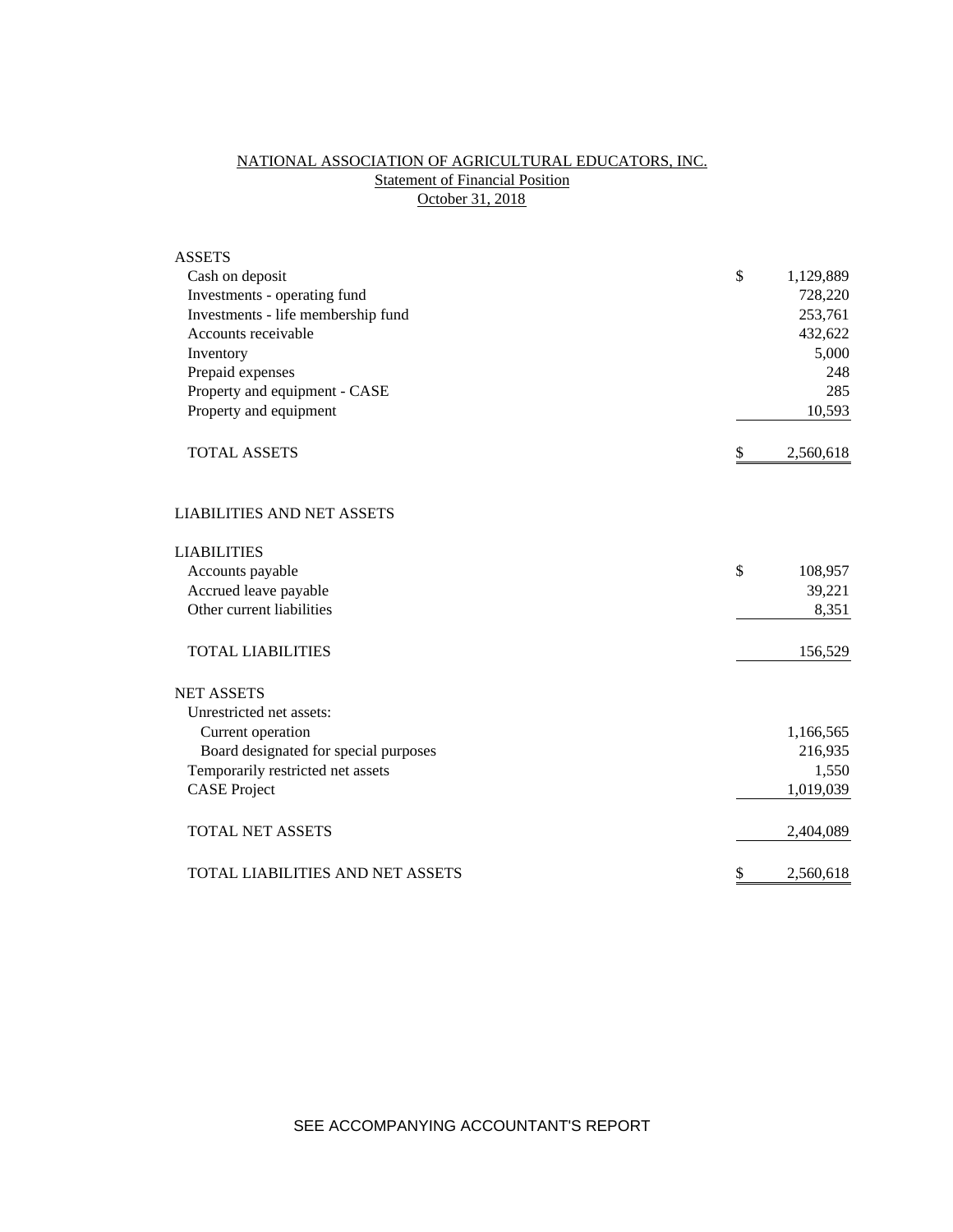## NATIONAL ASSOCIATION OF AGRICULTURAL EDUCATORS, INC. Statement of Activities For the Four Months Ended October 31, 2018

|                                       | Unrestricted          |                            |                           |       |                 |              |           |
|---------------------------------------|-----------------------|----------------------------|---------------------------|-------|-----------------|--------------|-----------|
|                                       | Current<br>Operations | <b>Board</b><br>Designated | Temporarily<br>Restricted |       | CASE<br>Project |              | Total     |
| Revenue, Gains and Losses             |                       |                            |                           |       |                 |              |           |
| Membership dues                       | \$<br>350.635         | \$<br>2.160                | \$                        |       | \$              | $\mathbb{S}$ | 352,795   |
| Convention registration               |                       |                            |                           |       |                 |              |           |
| Sponsorship and awards                | 10,750                |                            |                           |       |                 |              | 10,750    |
| Merchandise sales                     | 4,171                 |                            |                           |       |                 |              | 4,171     |
| Contributions                         |                       |                            |                           |       |                 |              |           |
| Net realized and unrealized           |                       |                            |                           |       |                 |              |           |
| gains (losses) on securities          | (38, 476)             |                            |                           |       |                 |              | (38, 476) |
| Interest and dividends                | 4,287                 |                            |                           |       |                 |              | 4,287     |
| FFA Foundation projects               | 45,920                |                            |                           |       |                 |              | 45,920    |
| CASE Program income                   |                       |                            |                           |       | 1,426,090       |              | 1,426,090 |
| Other income                          | 296,827               |                            |                           |       |                 |              | 296,827   |
| Total Revenue, Gaines and Losses      | 674,114               | 2,160                      |                           |       | 1,426,090       |              | 2,102,364 |
| Net Assets Released from Restrictions |                       |                            |                           |       |                 |              |           |
| Total Revenue, Gains and Losses       |                       |                            |                           |       |                 |              |           |
| and Reclassifications                 | 674,114               | 2,160                      |                           |       | 1,426,090       |              | 2,102,364 |
| Expenses                              |                       |                            |                           |       |                 |              |           |
| General expenses                      | 308,928               |                            |                           |       |                 |              | 308,928   |
| FFA Foundation projects               | 331,158               |                            |                           |       |                 |              | 331,158   |
| <b>CASE</b> Program expenses          |                       |                            |                           |       | 1,030,738       |              | 1,030,738 |
| Convention expenses                   | 30,388                |                            |                           |       |                 |              | 30,388    |
| Total expenses                        | 670,474               |                            |                           |       | 1,030,738       |              | 1,701,212 |
| INCREASE (DECREASE) IN NET ASSETS     | 3,640                 | 2,160                      |                           |       | 395,352         |              | 401,152   |
| NET ASSETS AT BEGINNING OF PERIOD     | 1,162,925             | 214,775                    |                           | 1,550 | 623,687         |              | 2,002,937 |
| NET ASSETS AT END OF PERIOD           | \$<br>1,166,565       | \$<br>216,935              | \$                        | 1,550 | \$<br>1,019,039 | \$           | 2,404,089 |

SEE ACCOMPANYING ACCOUNTANT'S REPORT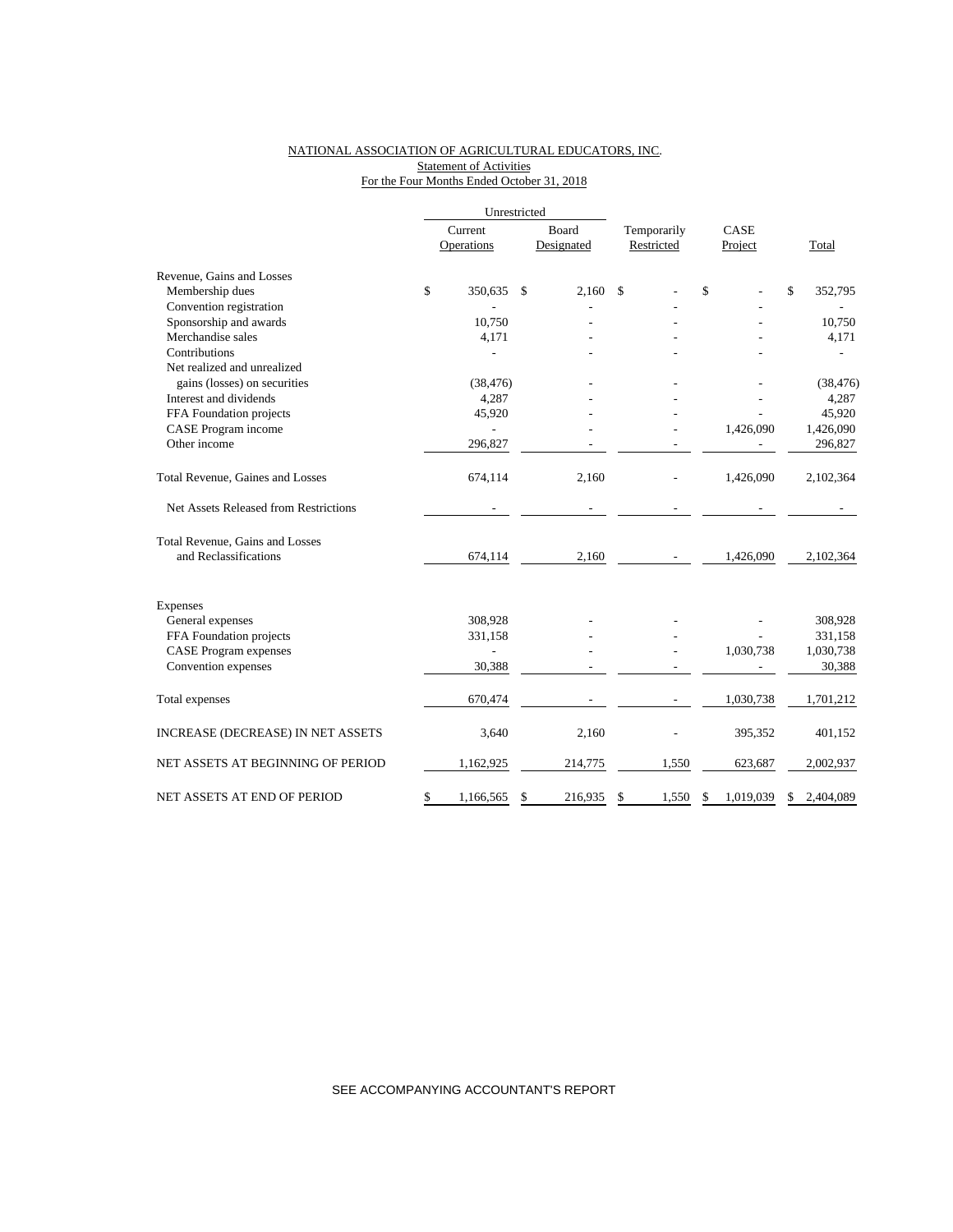## NATIONAL ASSOCIATION OF AGRICULTURAL EDUCATORS, INC. Schedule of Actual vs. Budget

For the One and Four Months Ended October 31, 2018

|                                                       |    | <b>MONTH</b><br><b>ACTUAL</b> |  | <b>MONTH</b><br><b>BUDGET</b> |     | <b>MONTH</b><br><b>\$VARIANCE</b> | YEAR TO DATE<br>ACTUAL |                      |  | <b>YEAR</b><br><b>BUDGET</b> |    | <b>YEAR</b><br><b>\$VARIANCE</b> |  |
|-------------------------------------------------------|----|-------------------------------|--|-------------------------------|-----|-----------------------------------|------------------------|----------------------|--|------------------------------|----|----------------------------------|--|
| <b>REVENUE</b>                                        |    |                               |  |                               |     |                                   |                        |                      |  |                              |    |                                  |  |
| Member dues                                           | \$ | 96,400 \$                     |  | 34,023                        | -\$ | 62,377 \$                         |                        | 346,495 \$           |  | 408,280                      | \$ | (61,785)                         |  |
| Corporate membership dues                             |    | 2,250                         |  | 1,250                         |     | 1,000                             |                        | 6,300                |  | 15,000                       |    | (8,700)                          |  |
| Upper division scholarships                           |    | ÷,                            |  | 1,667                         |     | (1,667)                           |                        | $\sim$               |  | 20,000                       |    | (20,000)                         |  |
| Delmar scholarships                                   |    | $\overline{a}$                |  | 625                           |     | (625)                             |                        | $\overline{a}$       |  | 7,500                        |    | (7,500)                          |  |
| Foundation management fees                            |    |                               |  |                               |     |                                   |                        |                      |  |                              |    |                                  |  |
| Interest and dividends                                |    | 831                           |  | 2,917                         |     | (2,086)                           |                        | 3,191                |  | 35,000                       |    | (31, 809)                        |  |
| Net realized and unrealized                           |    |                               |  |                               |     |                                   |                        |                      |  |                              |    |                                  |  |
| gains (losses) on securities                          |    | (76, 386)                     |  |                               |     | (76, 386)                         |                        | (38, 476)            |  |                              |    | (38, 476)                        |  |
| Merchandise sales                                     |    | 168                           |  | 500                           |     | (332)                             |                        | 4,171                |  | 6,000                        |    | (1,829)                          |  |
| Investment income, Life Fund                          |    | 321                           |  | 1,000                         |     | (679)                             |                        | 1,096                |  | 12,000                       |    | (10,904)                         |  |
| Contributions, Legislative Fund                       |    | L,                            |  | $\overline{\phantom{a}}$      |     | $\sim$                            |                        |                      |  |                              |    |                                  |  |
| Miscellaneous income                                  |    |                               |  | 750                           |     | (750)                             |                        | 2,859                |  | 9,000                        |    | (6, 141)                         |  |
| Scholarship raffle proceeds                           |    |                               |  |                               |     | $\sim$                            |                        | $\equiv$             |  |                              |    |                                  |  |
| Student teacher scholarship revenue                   |    |                               |  |                               |     |                                   |                        |                      |  |                              |    |                                  |  |
| National Teach Ag Campaign                            |    | 41,000                        |  | 81,250                        |     | (40,250)                          |                        | 41,000               |  | 975,000                      |    | (934,000)                        |  |
| Teacher crisis fund                                   |    | 3,823                         |  | $\overline{a}$                |     | 3,823                             |                        | 8,805                |  |                              |    | 8,805                            |  |
| <b>BFRDP</b> Grant                                    |    | ÷,                            |  | $\overline{\phantom{a}}$      |     |                                   |                        | ä,                   |  |                              |    |                                  |  |
| AEM business manager stipend                          |    |                               |  | 333                           |     | (333)                             |                        |                      |  | 4,000                        |    | (4,000)                          |  |
| Nat'l Agriscience Teacher Ambassadors                 |    | 212,000                       |  | 13,667                        |     | 198,333                           |                        | 212,000              |  | 164,000                      |    | 48,000                           |  |
| NPS National Ag Ed leadership dinner                  |    | $\omega$                      |  | 352                           |     | (352)                             |                        | $\bar{\phantom{a}}$  |  | 4,225                        |    | (4,225)                          |  |
| CASE management fee                                   |    | $\overline{a}$                |  | 2,000                         |     | (2,000)                           |                        | ÷,                   |  | 24,000                       |    | (24,000)                         |  |
| Council MMM management fee                            |    | ÷,                            |  | 417                           |     | (417)                             |                        | ÷,                   |  | 5,000                        |    | (5,000)                          |  |
| Teach AG non-foundation revenue                       |    | 250                           |  | $\sim$                        |     | 250                               |                        | 1,683                |  |                              |    | 1,683                            |  |
| FFA Foundation project - TTTK                         |    | ÷,                            |  | 5,467                         |     | (5, 467)                          |                        | $\sim$               |  | 65,600                       |    | (65,600)                         |  |
| FFA Foundation project - OPAP                         |    |                               |  | 1,252                         |     | (1,252)                           |                        | $\sim$               |  | 15,025                       |    | (15,025)                         |  |
| FFA Foundation project - OMSP                         |    |                               |  | 1,298                         |     | (1,298)                           |                        |                      |  | 15,580                       |    | (15,580)                         |  |
| FFA Foundation project - OT                           |    |                               |  | 1,298                         |     | (1,298)                           |                        | $\overline{a}$       |  | 15,580                       |    | (15,580)                         |  |
| FFA Foundation project - OYM                          |    |                               |  | 1,367                         |     | (1, 367)                          |                        | $\blacksquare$       |  | 16,400                       |    | (16,400)                         |  |
| FFA Foundation project - Lifetime Achievement         |    |                               |  | 410                           |     | (410)                             |                        | ä,                   |  | 4,920                        |    | (4,920)                          |  |
| FFA Foundation project - Outstanding Service Citation |    |                               |  |                               |     | ÷,                                |                        |                      |  |                              |    |                                  |  |
| FFA Foundation teacher workshop                       |    |                               |  |                               |     |                                   |                        |                      |  |                              |    |                                  |  |
| FFA Foundation upper division scholarships            |    |                               |  |                               |     |                                   |                        |                      |  |                              |    |                                  |  |
| FFA Foundation Agriscience Initiative                 |    |                               |  | 2,050                         |     | (2,050)                           |                        | $\ddot{\phantom{1}}$ |  | 24,600                       |    | (24, 600)                        |  |
| FFA Foundation NATAA/NAII                             |    |                               |  |                               |     |                                   |                        |                      |  |                              |    |                                  |  |
| FFA Foundation project - XLR8                         |    |                               |  | 6,567                         |     | (6, 567)                          |                        | L.                   |  | 78,800                       |    | (78, 800)                        |  |
| FFA Foundation communities of practice                |    |                               |  | 5,600                         |     | (5,600)                           |                        | 4,920                |  | 67,200                       |    | (62, 280)                        |  |
| FFA Foundation convention internet lounge             |    |                               |  | $\overline{\phantom{a}}$      |     |                                   |                        |                      |  |                              |    |                                  |  |
| CASE program net income                               |    | 50,797                        |  | ÷,                            |     | 50,797                            |                        | 395,352              |  |                              |    | 395,352                          |  |
| Convention net income                                 |    | 11,481                        |  | 5,996                         |     | 5,485                             |                        | 51,842               |  | 71,950                       |    | (20, 108)                        |  |
| <b>TOTAL REVENUE</b>                                  |    | 342,935                       |  | 172,056                       |     | 170,879                           |                        | 1,041,238            |  | 2,064,660                    |    | (1,023,422)                      |  |
| <b>EXPENSES</b>                                       |    |                               |  |                               |     |                                   |                        |                      |  |                              |    |                                  |  |
| Salaries                                              |    | 38,128                        |  | 32,500                        |     | 5,628                             |                        | 144,663              |  | 390,000                      |    | (245, 337)                       |  |
| Taxes and benefits                                    |    | 7,365                         |  | 9,151                         |     | (1,786)                           |                        | 31,019               |  | 109,815                      |    | (78, 796)                        |  |
| Computer service                                      |    | 1,300                         |  | 1,667                         |     | (367)                             |                        | 6,100                |  | 20,000                       |    | (13,900)                         |  |
| Telephone                                             |    | 349                           |  | 500                           |     | (151)                             |                        | 1,330                |  | 6,000                        |    | (4,670)                          |  |
| Accounting                                            |    | 1,200                         |  | 1,367                         |     | (167)                             |                        | 3,300                |  | 16,400                       |    | (13,100)                         |  |
| Depreciation                                          |    | 338                           |  | 333                           |     | 5                                 |                        | 1,352                |  | 4,000                        |    | (2,648)                          |  |
| Rent                                                  |    | $\overline{\phantom{a}}$      |  | 838                           |     | (838)                             |                        | $\omega_{\rm c}$     |  | 10,050                       |    | (10,050)                         |  |
| Insurance                                             |    | 4,543                         |  | 1,000                         |     | 3,543                             |                        | 5,998                |  | 12,000                       |    | (6,002)                          |  |
| Legal                                                 |    | $\Box$                        |  | 83                            |     | (83)                              |                        |                      |  | 1,000                        |    | (1,000)                          |  |
| Office Supplies                                       |    | 1,051                         |  | 1,083                         |     | (32)                              |                        | 5,014                |  | 13,000                       |    | (7,986)                          |  |
| Bank charges and investment fees                      |    | 2,531                         |  | 8                             |     | 2,523                             |                        | 4,955                |  | 100                          |    | 4,855                            |  |
| Printing, general                                     |    | $\omega$                      |  | 250                           |     | (250)                             |                        | 176                  |  | 3,000                        |    | (2,824)                          |  |
| Staff training                                        |    | $\blacksquare$                |  | 83                            |     | (83)                              |                        |                      |  | 1,000                        |    | (1,000)                          |  |
| Taxes and licenses                                    |    | 20                            |  | $\overline{4}$                |     | 16                                |                        | 253                  |  | 50                           |    | 203                              |  |
| Membership and contributions                          |    | $\Box$                        |  | 1,667                         |     | (1,667)                           |                        | 3,150                |  | 20,000                       |    | (16, 850)                        |  |
| Travel, staff                                         |    | 4,734                         |  | 2,917                         |     | 1,817                             |                        | 7,733                |  | 35,000                       |    | (27, 267)                        |  |
| Promotion and marketing                               |    | 6,978                         |  | 2,083                         |     | 4,895                             |                        | 9,703                |  | 25,000                       |    | (15,297)                         |  |

(Continued)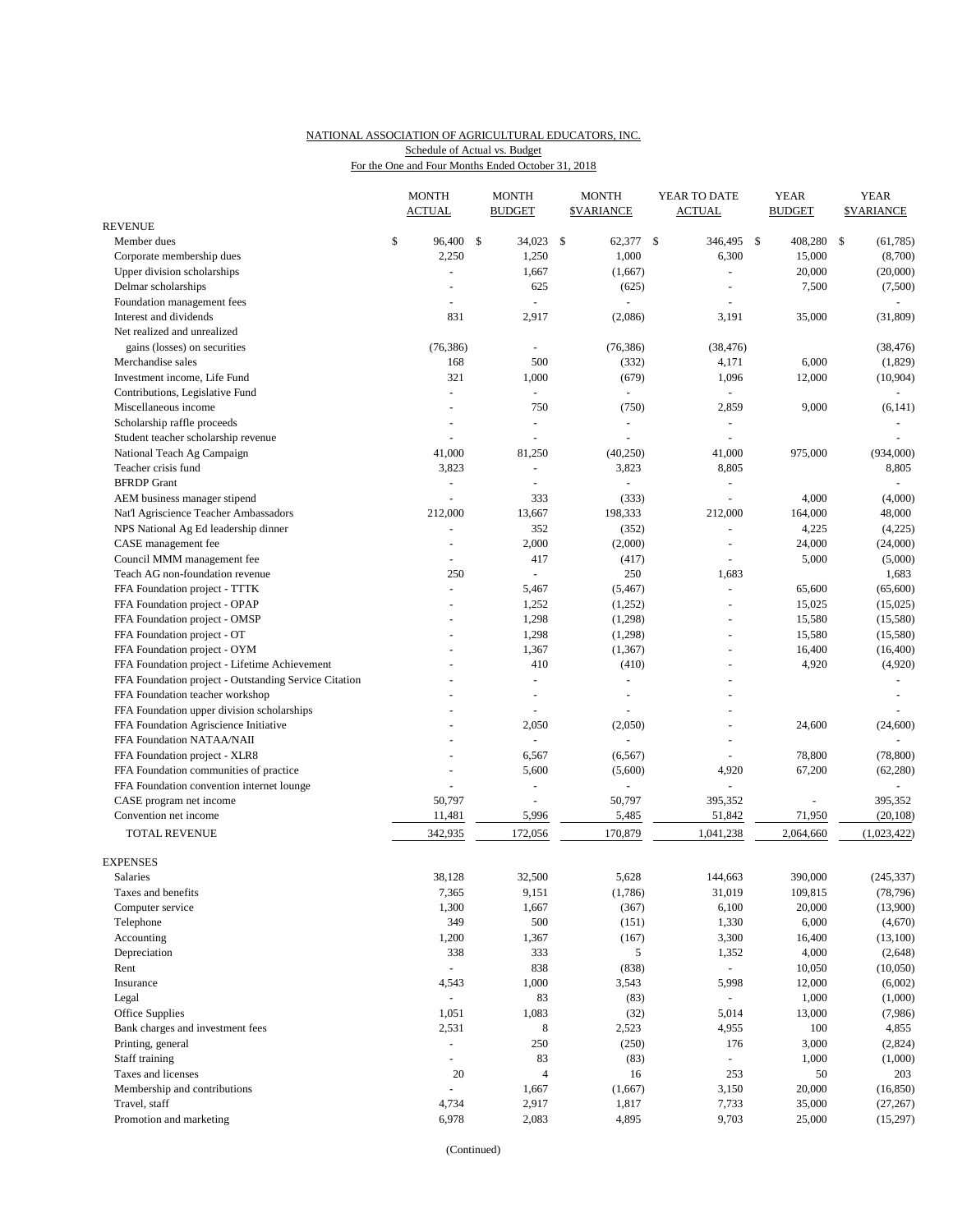### NATIONAL ASSOCIATION OF AGRICULTURAL EDUCATORS, INC. For the One and Four Months Ended October 31, 2018 Schedule of Actual vs. Budget

|                                                       | <b>MONTH</b><br><b>ACTUAL</b> | <b>MONTH</b><br><b>BUDGET</b> | <b>MONTH</b><br><b><i>SVARIANCE</i></b> | YEAR TO DATE<br><b>ACTUAL</b> | <b>YEAR</b><br><b>BUDGET</b> | <b>YEAR</b><br><b><i>SVARIANCE</i></b> |
|-------------------------------------------------------|-------------------------------|-------------------------------|-----------------------------------------|-------------------------------|------------------------------|----------------------------------------|
| Merchandise and diaries                               | 172                           | 417                           | (245)                                   | 3,854                         | 5,000                        | (1,146)                                |
| Photocopying                                          | $\blacksquare$                | 8                             | (8)                                     |                               | 100                          | (100)                                  |
| Postage, general                                      | 715                           | 667                           | 48                                      | 2,657                         | 8,000                        | (5, 343)                               |
| Professional liability insurance                      | 40,830                        | 3,285                         | 37,545                                  | 40,830                        | 39,425                       | 1,405                                  |
| Public relations                                      | 218                           | 83                            | 135                                     | 218                           | 1,000                        | (782)                                  |
| Delmar scholarships                                   | ä,                            | 625                           | (625)                                   | $\overline{a}$                | 7,500                        | (7,500)                                |
| Travel, regional secretaries                          | L.                            | 1,500                         | (1,500)                                 | 6,422                         | 18,000                       | (11, 578)                              |
| Travel, board of directors                            | ä,                            | 3,333                         | (3, 333)                                | 11,657                        | 40,000                       | (28, 343)                              |
| Nat'l Teach Ag Campaign                               | 58,174                        | 75,000                        | (16, 826)                               | 183,313                       | 900,000                      | (716, 687)                             |
| FFA Foundation project - TTTK                         | 1,850                         | 3,333                         | (1, 483)                                | 32,381                        | 40,000                       | (7,619)                                |
| FFA Foundation project - OPAP                         | $\overline{a}$                | 750                           | (750)                                   | 3,604                         | 9,000                        | (5, 396)                               |
| FFA Foundation project - OMSP                         | 223                           | 750                           | (527)                                   | 3,654                         | 9,000                        | (5, 346)                               |
| FFA Foundation project - OT                           | $\blacksquare$                | 750                           | (750)                                   | 4,522                         | 9,000                        | (4, 478)                               |
| FFA Foundation project - OECT                         |                               | 750                           | (750)                                   | 3,658                         | 9,000                        | (5, 342)                               |
| FFA Foundation project - Lifetime achievement         | 335                           | 208                           | 127                                     | 1,340                         | 2,500                        | (1, 160)                               |
| FFA Foundation project - Outstanding service citation | $\overline{a}$                | ÷.                            | $\overline{a}$                          | 1,340                         |                              | 1,340                                  |
| FFA Foundation teacher workshop                       |                               |                               |                                         |                               |                              |                                        |
|                                                       | $\overline{a}$                |                               |                                         |                               |                              |                                        |
| FFA Foundation Regional Grants                        |                               | ÷.                            |                                         | ÷.                            |                              |                                        |
| FFA Foundation Agrisciense Initiative                 |                               | 1,667                         | (1,667)                                 | $\overline{a}$                | 20,000                       | (20,000)                               |
| FFA Foundation XLR8                                   | 9,654                         | 3,333                         | 6,321                                   | 16,294                        | 40,000                       | (23,706)                               |
| FFA Foundation convention internet lounge             | $\blacksquare$                | $\overline{\phantom{a}}$      | ÷,                                      | ÷                             |                              |                                        |
| NPS Ag Ed Leadership dinner                           |                               | 352                           | (352)                                   |                               | 4,225                        | (4,225)                                |
| Upper division scholarships                           | $\overline{\phantom{a}}$      | 1,667                         | (1,667)                                 | $\blacksquare$                | 20,000                       | (20,000)                               |
| <b>TTTK</b>                                           |                               | ÷                             |                                         |                               |                              |                                        |
| <b>NATAA</b>                                          | 4,582                         | 10,833                        | (6,251)                                 | 68,852                        | 130,000                      | (61, 148)                              |
| Regional grants                                       | $\blacksquare$                | ä,                            | ÷,                                      | $\equiv$                      |                              |                                        |
| NPS expense                                           | $\overline{\phantom{a}}$      | 417                           | (417)                                   |                               | 5,000                        | (5,000)                                |
| Webinar expense                                       | $\overline{\phantom{a}}$      | 42                            | (42)                                    | 198                           | 500                          | (302)                                  |
| Teacher crisis fund                                   | 3,000                         | ÷.                            | 3,000                                   | 9,850                         |                              | 9,850                                  |
| Communities of practice expense                       |                               | 3,167                         | (3,167)                                 |                               | 38,000                       | (38,000)                               |
| Substitute teacher hire behinds                       | $\overline{\phantom{a}}$      | 42                            | (42)                                    | $\overline{a}$                | 500                          | (500)                                  |
| Website                                               | $\overline{\phantom{a}}$      | 1,500                         | (1,500)                                 | 1,500                         | 18,000                       | (16,500)                               |
| NATAA stipends                                        | 500                           | ÷.                            | 500                                     | 12,200                        | ÷.                           | 12,200                                 |
| <b>BFRDP</b> expense                                  | ä,                            | L,                            | ÷,                                      | $\blacksquare$                | $\blacksquare$               |                                        |
| <b>BFPD</b> contract labor                            |                               |                               |                                         |                               |                              |                                        |
| Credit card expense                                   | 1,014                         | 333                           | 681                                     | 4,036                         | 4,000                        | 36                                     |
| Storage                                               |                               |                               |                                         |                               | $\overline{a}$               |                                        |
| Professional development                              |                               |                               |                                         | $\overline{a}$                |                              |                                        |
| Ag ed opportuinty fund                                |                               |                               | $\overline{a}$                          |                               |                              |                                        |
| Miscellaneous                                         | 400                           |                               | 400                                     | 2,960                         |                              | 2,960                                  |
| <b>TOTAL EXPENSES</b>                                 | 190,204                       | 170,346                       | 19,858                                  | 640,086                       | 2,044,165                    | (1,404,079)                            |
| NET INCOME (LOSS)                                     | \$<br>152,731                 | <sup>\$</sup><br>1,710        | <sup>\$</sup><br>151,021                | $\mathbb{S}$<br>401,152       | $\mathbb{S}$<br>20.495       | $\mathcal{S}$<br>380,657               |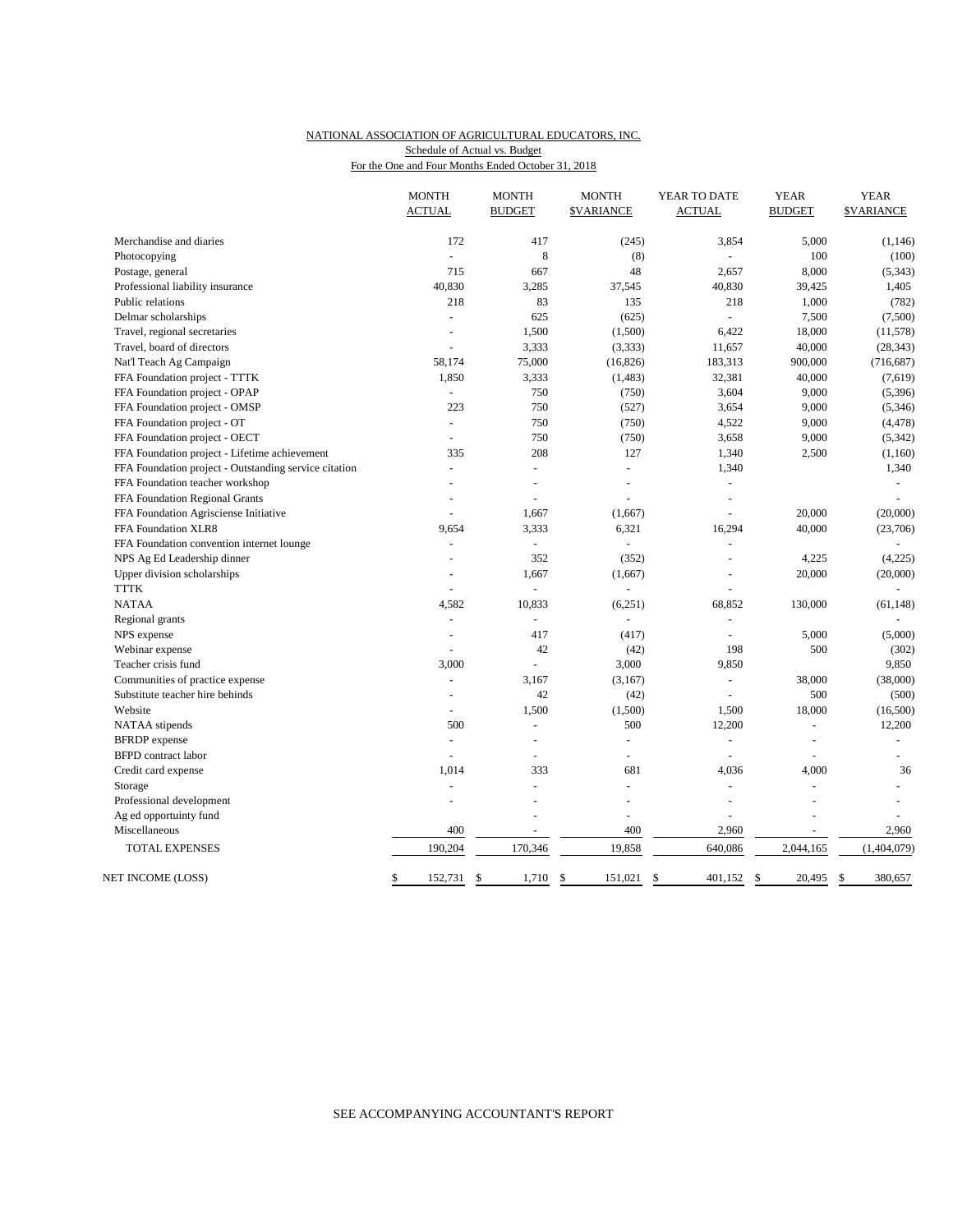#### NATIONAL ASSOCIATION OF AGRICULTURAL EDUCATORS, INC. Schedule of Convention Revenue and Expenses For the One and Four Months Ended October 31, 2018

|                                           | <b>MONTH</b>  |    | <b>MONTH</b>  | <b>MONTH</b>        | YEAR TO DATE  | <b>YEAR</b>   | <b>YEAR</b>      |  |
|-------------------------------------------|---------------|----|---------------|---------------------|---------------|---------------|------------------|--|
|                                           | <b>ACTUAL</b> |    | <b>BUDGET</b> | <b>\$VARIANCE</b>   | <b>ACTUAL</b> | <b>BUDGET</b> | <b>SVARIANCE</b> |  |
| <b>REVENUE</b>                            |               |    |               |                     |               |               |                  |  |
| Convention, registration                  | \$            | \$ | 10.583        | $(10,583)$ \$<br>\$ |               | \$<br>127,000 | (127,000)<br>S   |  |
| Convention, trade show                    | 300           |    |               | 300                 | 1.800         |               | 1.800            |  |
| Convention, sponsorships - FFA Foundation | 12,300        |    | 5,417         | 6,883               | 69,680        | 65,000        | 4,680            |  |
| Convention, host state social             |               |    |               |                     |               |               |                  |  |
| Convention, sponsorships                  | 10,750        |    | 1,667         | 9,083               | 10,750        | 20,000        | (9,250)          |  |
| <b>TOTAL REVENUE</b>                      | 23,350        |    | 17,667        | 5,683               | 82,230        | 212,000       | (129,770)        |  |
| <b>EXPENSES</b>                           |               |    |               |                     |               |               |                  |  |
| Convention, plaques and trophies          |               |    | 167           | (167)               |               | 2,000         | (2,000)          |  |
| Convention, printing                      |               |    |               |                     |               |               |                  |  |
| Convention, awards                        | 4,800         |    | 750           | 4,050               | 10,160        | 9,000         | 1,160            |  |
| Convention, miscellaneous                 |               |    |               |                     |               |               |                  |  |
| Convention, meal functions                |               |    | 125           | (125)               |               | 1,500         | (1,500)          |  |
| Convention, promotion and marketing       | 4,134         |    | 417           | 3,717               | 6,433         | 5,000         | 1,433            |  |
| Convention, postage and shipping          |               |    | 333           | (333)               |               | 4,000         | (4,000)          |  |
| Convention, equipment rental              |               |    | 2,000         | (2,000)             |               | 24,000        | (24,000)         |  |
| Convention, host state social             |               |    |               |                     |               |               |                  |  |
| Convention, committee expense             |               |    | 379           | (379)               | 1,340         | 4,550         | (3,210)          |  |
| Convention, sponsorships - FFA Foundation |               |    | 4,583         | (4,583)             |               | 55,000        | (55,000)         |  |
| Convention, travel/board of directors     |               |    | 1,917         | (1,917)             | 7,377         | 23,000        | (15,623)         |  |
| Convention, staff travel                  | 2,935         |    | 1,000         | 1,935               | 5,078         | 12,000        | (6,922)          |  |
| <b>TOTAL EXPENSES</b>                     | 11,869        |    | 11,671        | 198                 | 30,388        | 140,050       | (109, 662)       |  |
| <b>NET INCOME (LOSS)</b>                  | 11,481<br>S.  | S. | 5,996         | 5,485<br>\$         | 51,842<br>\$  | 71,950<br>S.  | (20, 108)<br>S   |  |

SEE ACCOMPANYING ACCOUNTANT'S REPORT